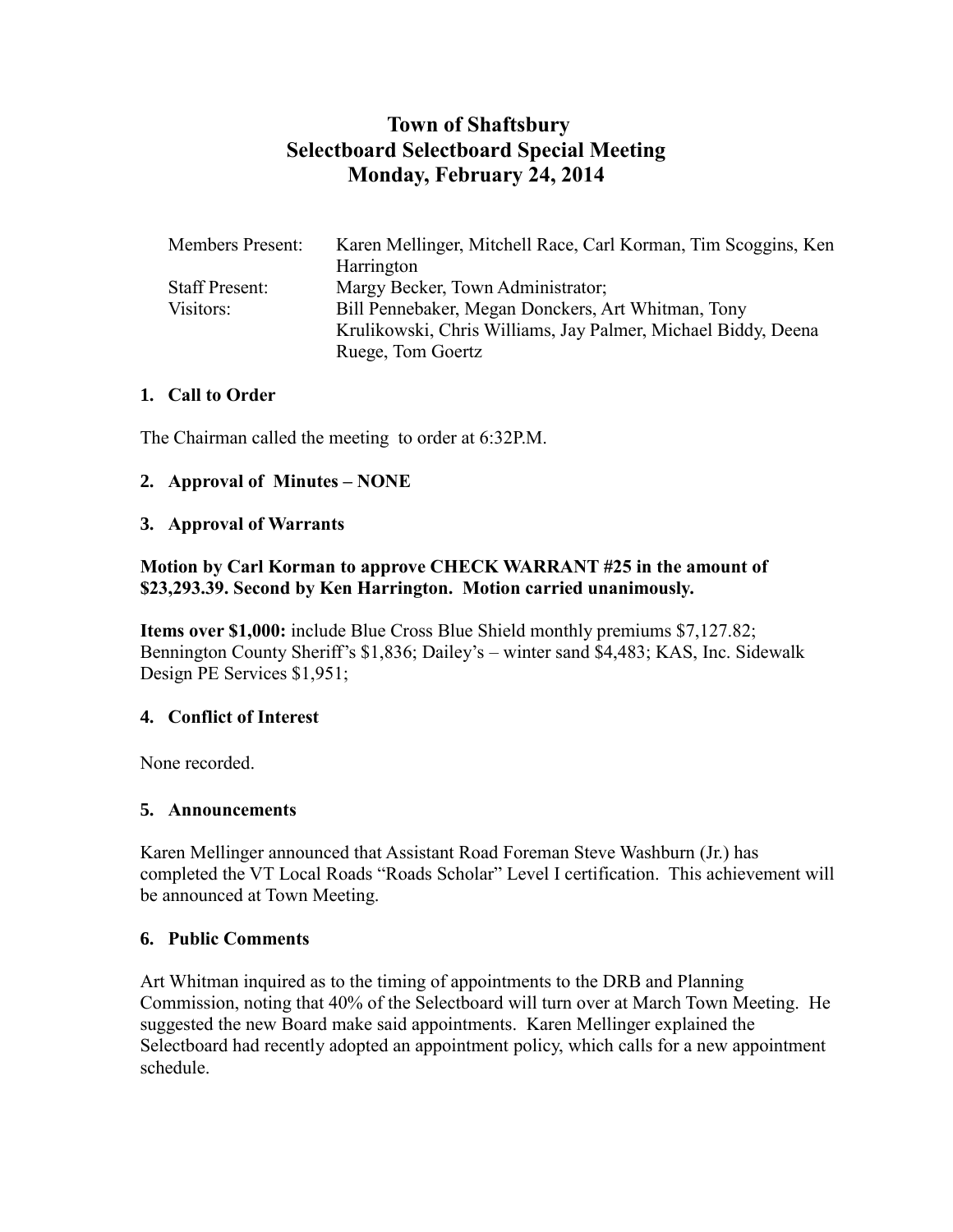### **7. Town Officer Vacancies – Interviews**

Mitch Race recused himself from interviews of DRB and Planning Commission candidates.

Chris Williams was interviewed for re-appointment to the Planning Commission. His background includes long-time residency and 18 years as faculty member of Williams College. He is now retired and has a vision for the community. He is involved in school and affordable housing issues, in addition to the Preservation Trust.

Mr. Williams noted the local economy is a depressed economy and that the Planning Commission can only promote economic development in small ways – i.e. encourage home occupations. He stated his frustration with the bylaw development process – noting it is cumbersome. There are very few finished bylaw products, despite all the Planning Commission's work and research, he said. Mr. Williams stated he would like to see the Planning Commission's work implemented.

Mr. Williams acknowledged the Town Plan does not specifically address potential dissolution of the ID District and that this could be discussed in the Plan. He further noted he has not had to recuse himself in 9 years due to a conflict of interest.

Chris Williams suggested more administrative support to the Planning/DRB boards, so that Zoning Administrators do not burn out or turn over so frequently. He also pointed out that Shaftsbury's zoning bylaws need to be *clearer.* They are not necessarily deficient. A Planning Grant would be important to assure this bylaw-rewrite process would take place. The objective would be to reissue the bylaws as *one document* – including the zoning bylaw, subdivision regulations, Highway Access Ordinance, etc.

Michael Biddy was interviewed. He requests appointment to a regular position on the DRB, though he has served as Alternate for the past year. Mr. Biddy has lived in Shaftsbury since 1976. He is an arborist and tree surgeon. He also has served as Town Tree Warden until the early 2000's. Mr. Biddy has served on the Environmental Issues Committee and was involved in the initiative to bring recycling programs and the SWAP Shed to the transfer station.

Mr. Biddy stated he his opinions of economic growth are related to the type of growth being proposed. He stated he is not fond of 'suburban' growth. He pointed out the DRB can only follow the zoning bylaw, and individual member opinions concerning growth must be put aside. Mr. Biddy explained that he would like to see the Town promote local food production.

Jay Palmer was interviewed for the position of Alternate member of the DRB. Mr. Palmer explained he moved to Shaftsbury in 1997. He first moved to Pownal in 1977. He is a retired military officer after 28 years of service. He was called out of retirement to serve in the Gulf War in 1990. Mr. Palmer is rebuilding the '1804 House' on Rte. 7A.

Mr. Palmer stated he has attended all DRB meetings. He has had to sit as an Alternate at 80% of the meetings. He asked that the Selectboard appoint a second alternate.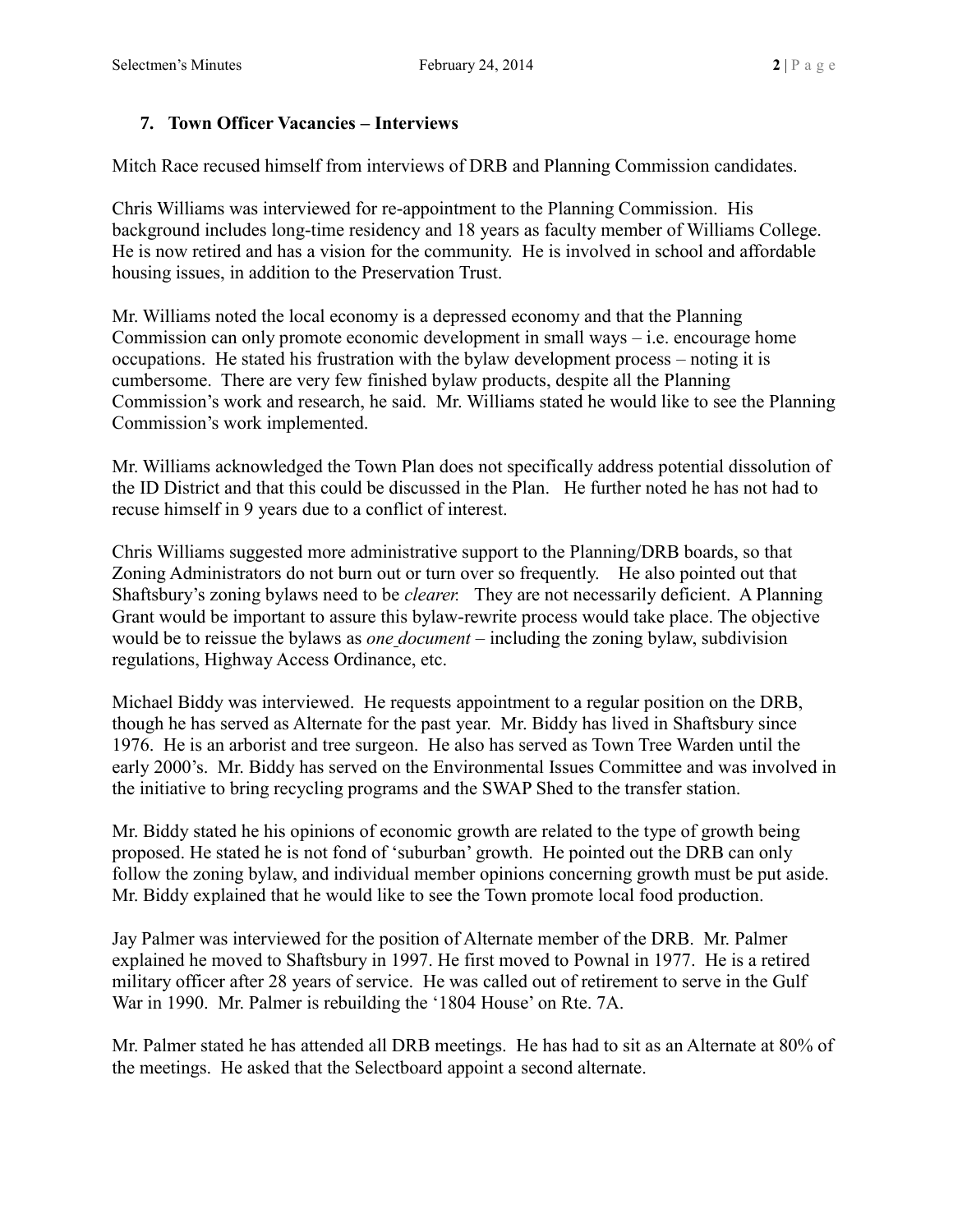Karen Mellinger and Tim Scoggins stated their agreement with proceeding with appointments. Ken Harrington stated that all of the candidate's statements could be reviewed by new Selectboard members and that the new board should make appointments. DRB Chair Megan Donckers requested the Selectboard proceed with appointments prior to Town Meeting.

### **Carl Korman made the motion to appoint Chris Williams to the Planning Commission for a term of 3 years expiring in 2017. Tim Scoggins seconded the motion. Motion carried 3-1-0 with Ken Harrington voting against the motion. (Race recused and not voting)**

Ken Harrington explained his "no vote" to mean appointments should be made after elections.

**Carl Korman made the motion to appoint Michael Biddy as a regular DRB member for a term of 3 years expiring in 2017. Tim Scoggins seconded the motion. Motion carried 3-1-0 with Ken Harrington voting against the motion. (Race recused and not voting)**

**Carl Korman made the motion to appoint Jay Palmer as an Alternative DRB member for a term of one year expiring in 2015. Tim Scoggins seconded the motion. Motion carried 3-1-0 with Ken Harrington voting against the motion. (Race recused and not voting)**

# **8. Australian Ballot Information Meeting**

Selectmen Mitch Race rejoined the Selectboard.

Chairman Karen Mellinger called the Informational Meeting to order and provided summary comments concerning the proposed zoning-related articles.

Chris Williams noted that the Flood Hazard Regulations are, in large part, dictated by FEMA. Adoption of said regulations will enable local residents to obtain federal flood insurance.

Brief discussions ensued on the proposed article to extend the term of elected Constables from one to two years.

# **9. 2013 VTrans Roads and Bridge Standards**

### **Ken Harrington made the motion to adopt the 2013 VTans Roads and Bridge Standards. Tim Scoggins seconded. The motion carried unanimously.**

### **10. Town Meeting Preparations**

Selectboard members discussed at length proposed educational materials to be provided at Town Meeting in addition to a proposed town garage survey that Tim Scoggins presented for consideration.

**Tim Scoggins made the motion to circulate the garage survey at Town Meeting. Ken Harrington seconded.**